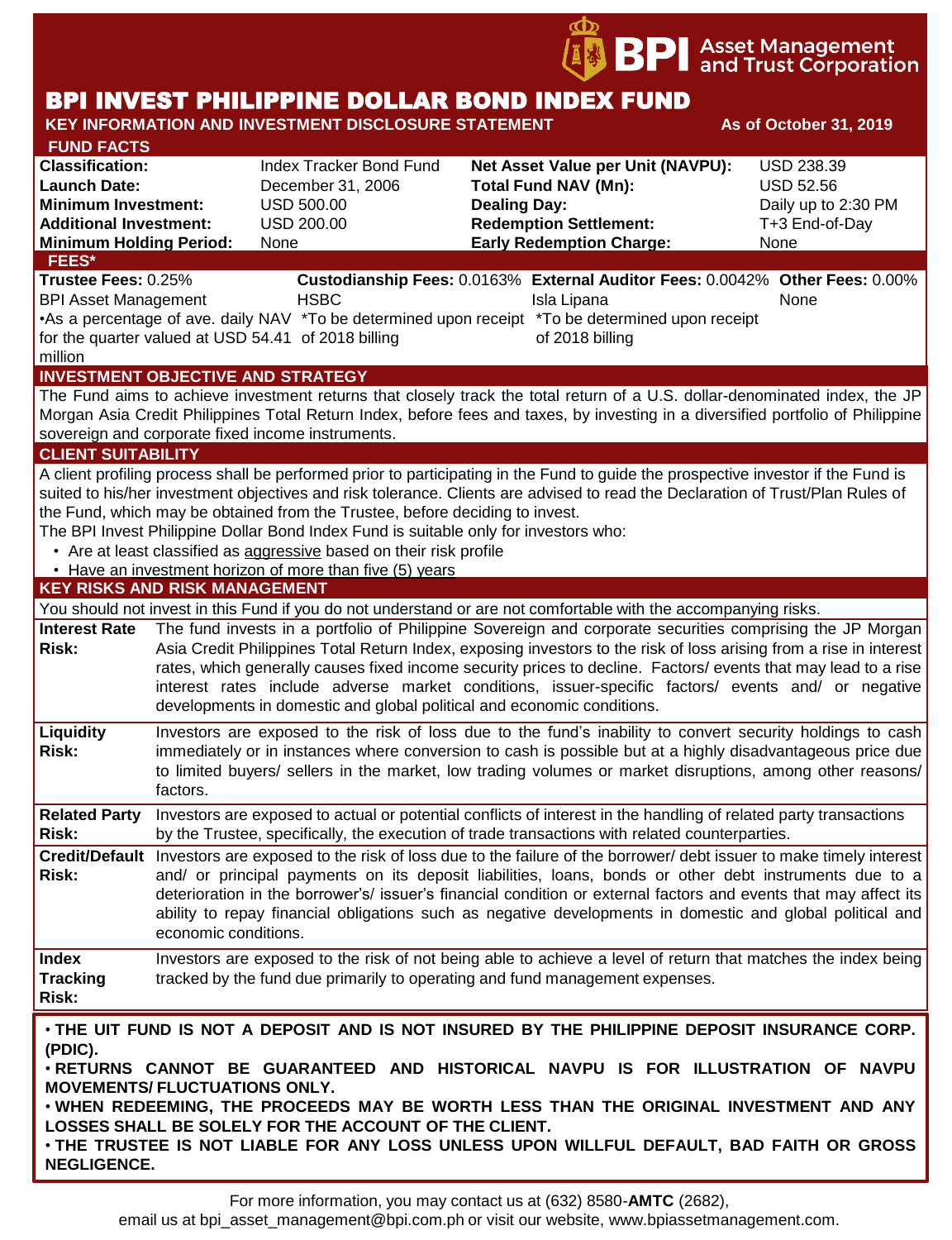# **FUND PERFORMANCE AND STATISTICS AS OF OCTOBER 31, 2019**

**1 mo 3 mo 6 mo 1YR 3YRS S.I.<sup>2</sup>**

**1YR 2YRS 3YRS 4YRS 5YRS S.I.**

**YTD 2018 2017 2016 2015 2014**

(Purely for reference purposes and is not a guarantee of future results)



**Fund -0.54 2.05 6.73 15.76 14.15 138.39 Benchmark** -0.51 2.20 7.02 16.52 15.38 151.20

\*Benchmark is the JP Morgan Asia Credit Philippines Total Return

**Fund 15.76 5.96 4.51 4.91 5.08 7.00 Benchmark** 16.52 6.38 4.88 5.40 5.58 7.44

**Fund 12.73 -0.73 5.85 2.96 3.41 10.75 Benchmark** 13.36 -0.61 6.36 3.53 3.97 11.47

| <b>NAVPU over the past 12 months</b>   |        |
|----------------------------------------|--------|
| Highest                                | 241.68 |
| Lowest                                 | 205.93 |
| <b>STATISTICS</b>                      |        |
| <b>Weighted Ave Duration (Yrs)</b>     | 7.127  |
| Volatility, Past 1 Year (%) 3          | 2.91   |
| Port. Weighted Yield to Maturity (%)   | 2.883  |
| <b>Current Number of Holdings</b>      | 48     |
| Tracking Error (3-Yr) <sup>4</sup> (%) | በ 4    |

<sup>1</sup>Returns are net of fees.

<sup>2</sup>Since Inception

<sup>3</sup>Measures the degree to which the Fund fluctuates vis-à-vis its average return over a period of time.

<sup>4</sup>Measure of deviation between the Fund's return and benchmark returns. A lower number means the Fund's return is closely aligned with the benchmark. 5 Includes accrued income, investment securities purchased, accrued expenses, etc.

\*Declaration of Trust is available upon request through branch of account.

| <b>PORTFOLIO COMPOSITION</b>                        |           | <b>TOP TEN HOLDINGS</b>   |                 |
|-----------------------------------------------------|-----------|---------------------------|-----------------|
| <b>Allocation</b>                                   | % of Fund | <b>Name</b>               | <b>Maturity</b> |
| Government                                          | 66.41     | <b>RoP Bonds</b>          | 3/16/2025       |
| Corporates                                          | 32.07     | <b>RoP Bonds</b>          | 10/23/2034      |
| Cash                                                | 0.59      |                           |                 |
| Time deposits and money market                      | 2.32      | <b>RoP</b> Bonds          | 3/1/2041        |
| Other receivables – net of liabilities <sup>5</sup> | $-1.40$   | <b>RoP Bonds</b>          | 2/2/2030        |
| <b>Maturity Profile</b>                             |           | <b>RoP Bonds</b>          | 1/15/2032       |
| Cash and Less than 1 Year                           | 1.90      | <b>RoP Bonds</b>          | 1/14/2031       |
| Between 1 and 3 Years                               | 10.14     | <b>RoP Bonds</b>          | 2/2/2042        |
| Between 3 and 5 Years                               | 25.85     | <b>UG Summit Holdings</b> | 1/23/2023       |
| Between 5 and 7 Years                               | 12.89     | <b>RoP Bonds</b>          | 2/1/2028        |
| Between 7 and 10 Years                              | 8.07      |                           |                 |
| More than 10 Years                                  | 41.16     | <b>RoP Bonds</b>          | 1/14/2029       |

## **RELATED PARTY TRANSACTIONS\***

**CUMULATIVE PERFORMANCE (%) <sup>1</sup>**

Index

**ANNUALIZED PERFORMANCE (%) <sup>1</sup>**

**CALENDAR YEAR PERFORMANCE (%) <sup>1</sup>**

The Fund has investments and trade transactions with BPI Asset Management and Trust Corporation (BPI AMTC):

Ayala Corporation - USD 0.71 million AC Energy – USD 0.32 million

Investments in the said outlets were approved by the BPI AMTC's Board of Directors. Likewise, all related party transactions are conducted on an arm's length and best execution basis and within established limits.

Related party in accordance with BPI AMTC's internal policy.